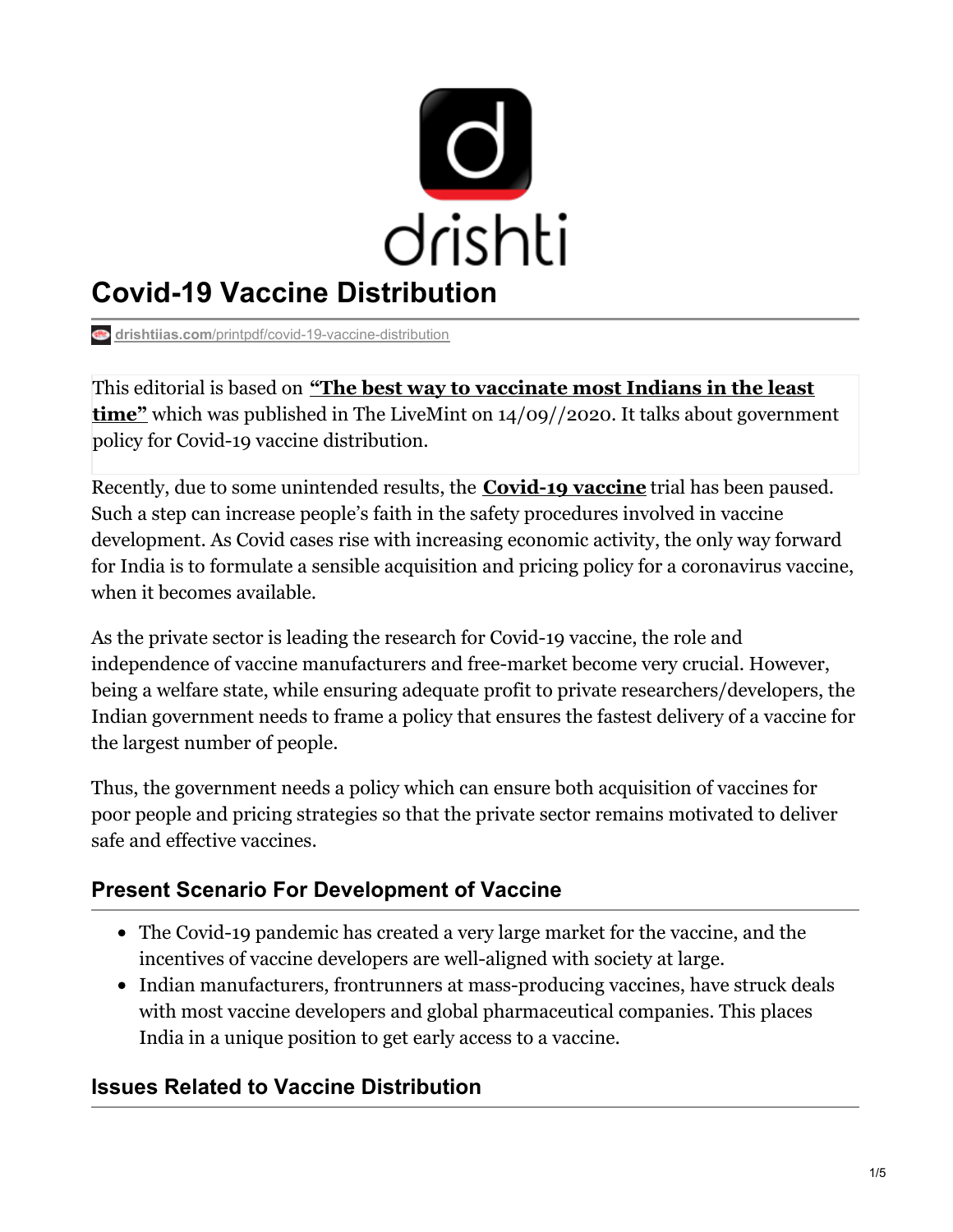Utilization of Covid-19 vaccine will be influenced by three factors or **three Cs (Convenience, Complacency, Confidence)**

- **Convenience:** It implies the physical proximity or availability of vaccination to the masses.
	- A recent Lancet study pointed out, some wealthy nations have secured more than 2 billion doses of potential future Covid-19 vaccines using advance purchase agreements. This would certainly create a scarcity for developing countries like India.
	- Further, distributing the vaccine across India will need a sophisticated cold chain system.
- **Complacency:** With respect to diseases, a lot of people tend to think that their personal risk is low.

**"Optimism bias,"** as it is called, makes vaccination seem unnecessary to them. However, this behaviour can prove fatal in battling a pandemic like Covid-19 pandemic.

**Confidence:** Public trust in the efficacy and safety of the vaccine is crucial whenever a new vaccine is launched.

## **Way Forward**

- **Working for Availability of Vaccine:** Once a safe and effective vaccine is available, it should be a high priority to ensure that it is easy for everyone to have access to it. In this pursuit:
	- India should consider joining the **COVAX platform** (Covid-19 Vaccine Global Access advance purchase agreement). It offers a diversified portfolio of vaccines to all participating countries.
	- Collaboration with the private sector will also help, in this direction the government is already working with pharmaceutical companies like the Serum Institute of India.
- **Market Pricing Along with Direct Benefit Transfer:** This would mean lower immediate cost of rollout (due to competition and high demand) and targeted subsidy to the needy.
	- In this, vaccines for the poor should be paid for by the government at cost and a free market for the vaccine should operate for those who can afford it.
	- As any vaccinated person, rich or poor, will inadvertently protect others. Even if the rich get vaccinated first by buying it at a market price, this will ease the burden on the medical system and high prices will also incentivize greater supply of vaccines swiftly to locations where they are most in demand.
	- Further, the government by paying for the vaccine doses will ensure India doesn't destroy its own long-term private vaccine production capacity and is promoted as a pharmaceutical hub in the world.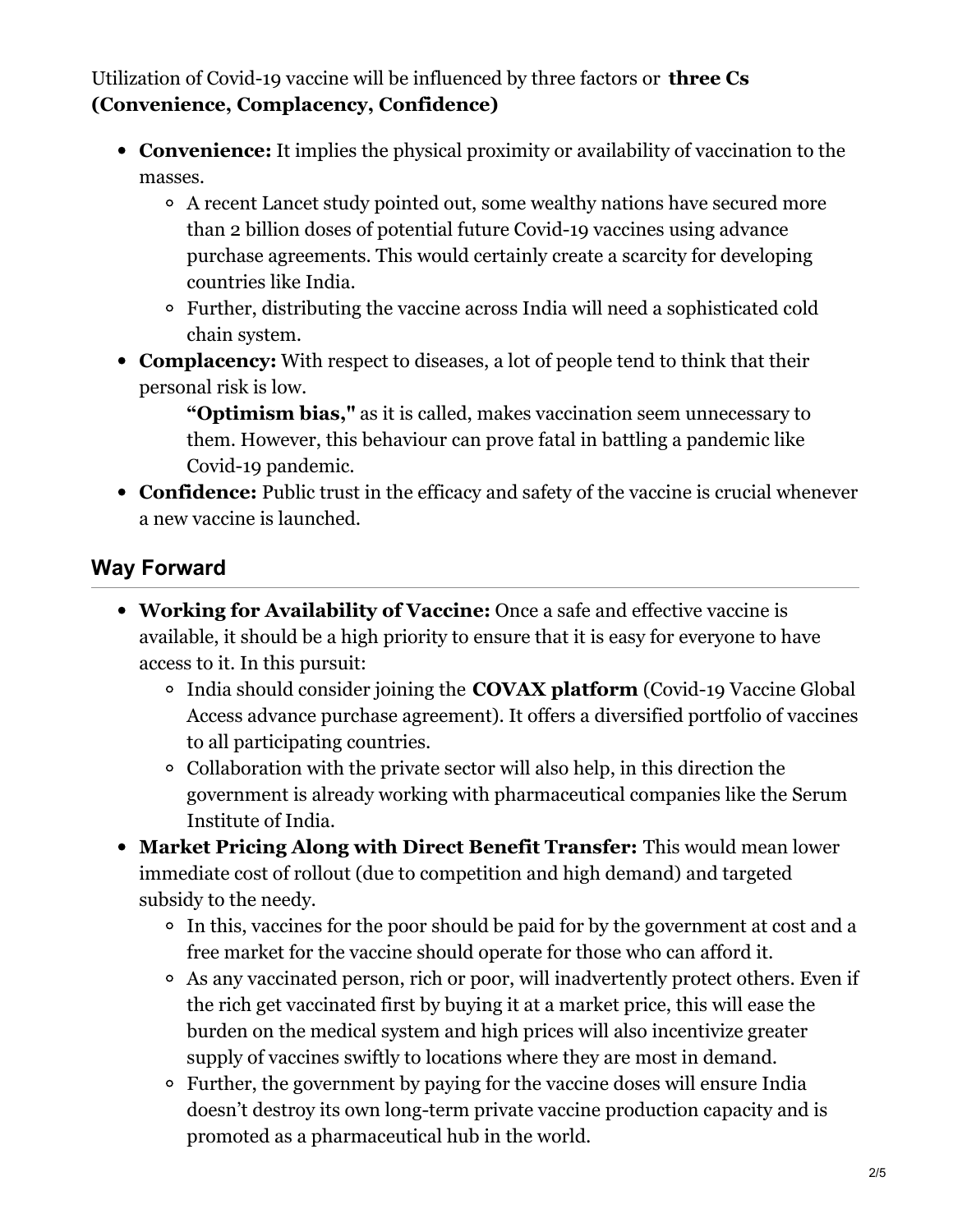**Launching an Awareness Campaign:** Government should launch a massive awareness campaign highlighting the flaw in optimism bias in some sections of society. It can also help to emphasize that vaccination protects not only those who get vaccinated but also others whom they might otherwise infect.

### **Conclusion**

The Covid-19 vaccine is certainly a social good but its development largely depends on the hands of the private sector. Therefore, the government must cautiously frame vaccine distribution policy to ensure the greatest good to the greatest number.

# **VACCINE BASICS: HOW WE DEVELOP IMMU**

The body's adaptive immune system can learn to recognize new, invading pathogens, such as the coronavirus SARS-CoV-2.

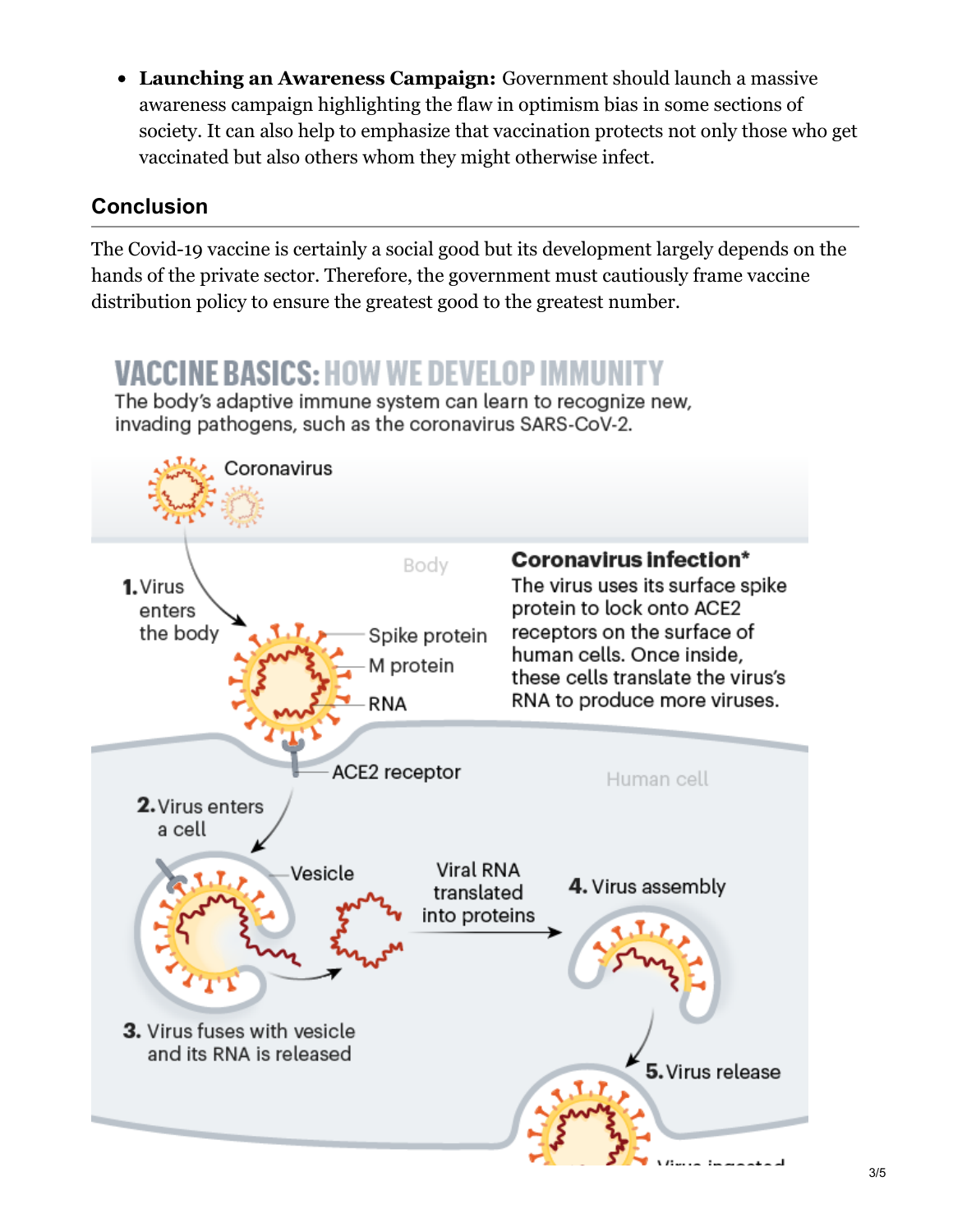

#### *Drishti Mains Question*

Any Covid-19 vaccine development will be influenced by mainly three factors Convenience, Complacency and Confidence. Comment